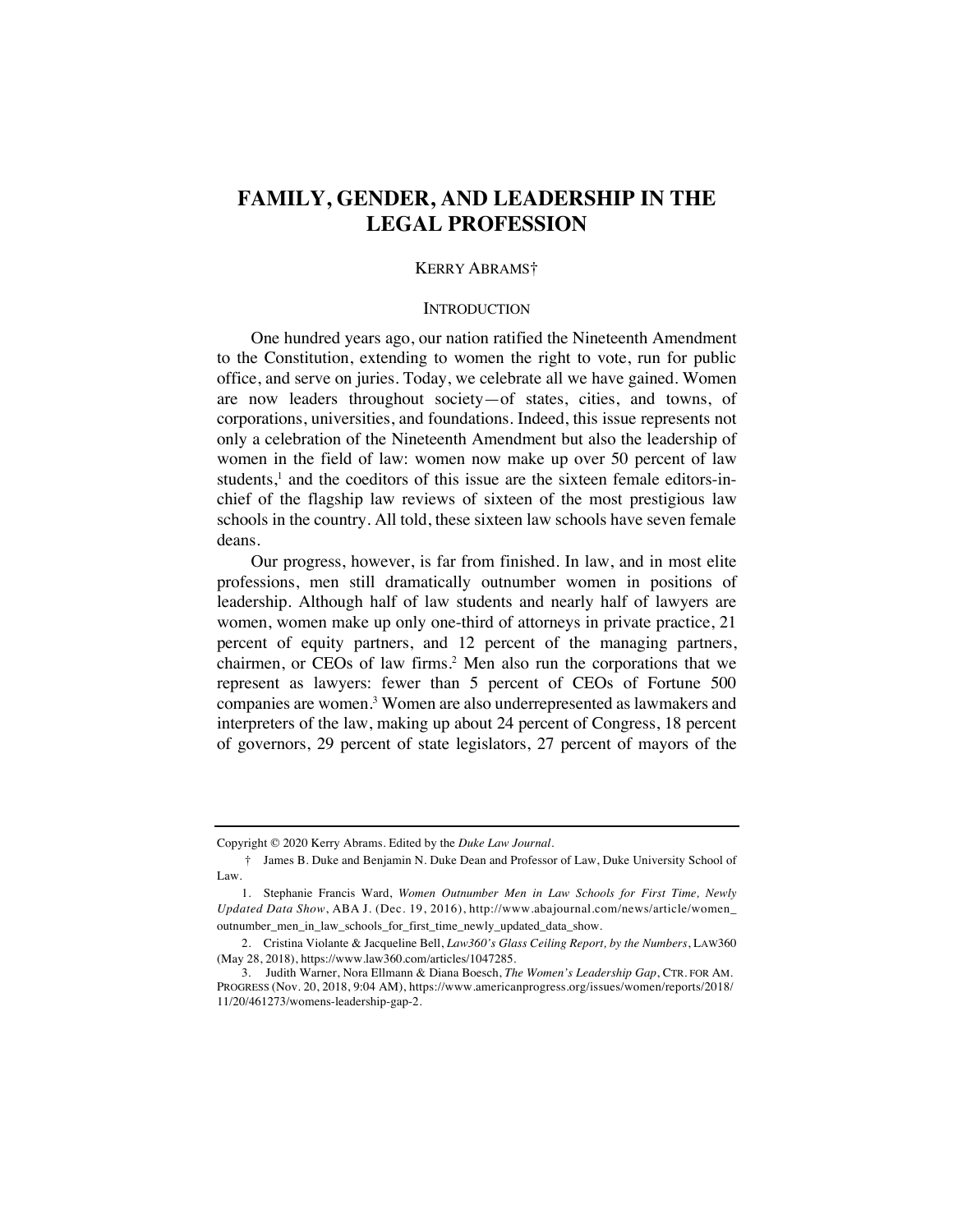largest one hundred cities,<sup>4</sup> 27 percent of federal judges,<sup>5</sup> and 35 percent of state appellate judges.<sup>6</sup> Why, despite years of equality in access to voting for lawmakers, do women still trail behind men in the legal profession?

To understand what holds us back, I believe we need to look beyond political rights—voting, holding office, jury service—to gendered family norms and the workplace structures that reinforce these norms. Equality in the workplace and in the public sphere surely matters, and some of the most egregious cases of discrimination occur overtly. But the more pernicious and intractable problem is not overt discrimination but the covert discrimination that occurs every day, in kitchens, living rooms, and bedrooms, and seeps over into the workplace. Those of us who have managed to become leaders in government, academia, or business succeeded not because we are smarter, faster, or wiser than others, but because we have managed to work our way around these norms. This complex dance requires the support of spouses and partners, family members, supervisors, and coworkers. It requires a tenacious insistence on our own self-worth. Perhaps most importantly, it requires a large dose of pure luck. For most women, gendered family norms at home and in the workplace still make the possibility of obtaining a position of leadership extraordinarily difficult.

This phenomenon has been amply documented across many fields by social scientists. In law, one of the most comprehensive and important studies is a longitudinal analysis of graduates of the University of Virginia School of Law, where I taught for thirteen years. This study shows the stark differences that children make in the lives of male and female attorneys who are otherwise identically situated. Fifteen years after graduation, male and female lawyers without children living at home were virtually identical in their working patterns: 96.4 percent of men worked full time, versus 95 percent of women. But for lawyers with children at home, the story was very different: 99.2 percent of men worked full time, but only 50 percent of women.7 With this large number of women, even from a very prestigious law school, exiting paid work at a critical time in their careers, it is no wonder that so few women are achieving the highest levels of career success in law.

The entire project of evaluating "women's" advancement, especially this project of considering advancement in light of gendered family law and

<sup>4.</sup> *Current Numbers*, CTR. FOR AM. WOMEN AND POL., https://cawp.rutgers.edu/current-numbers.

<sup>5.</sup> Debra Cassens Weiss, *The Percentage of Women in the Federal Judiciary Is the Same as Men with These Names*, ABA J. (Apr. 26, 2018), http://www.abajournal.com/news/article/the\_ percentage\_of\_women\_in\_the\_federal\_judiciary\_is\_the\_same\_as\_men\_with\_th.

<sup>6.</sup> Diane M. Johnsen, *Building a Bench: A Close Look at State Appellate Courts Constructed by Respective Methods of Judicial Selection*, 53 SAN DIEGO L. REV. 829, 889 (2016).

<sup>7.</sup> John Monahan & Jeffrey Swanson, *Lawyers at the Peak of Their Careers: A 30-Year Longitudinal Study of Job and Life Satisfaction*, 16 J. OF EMPIRICAL LEGAL STUD. 4, 13 (2019).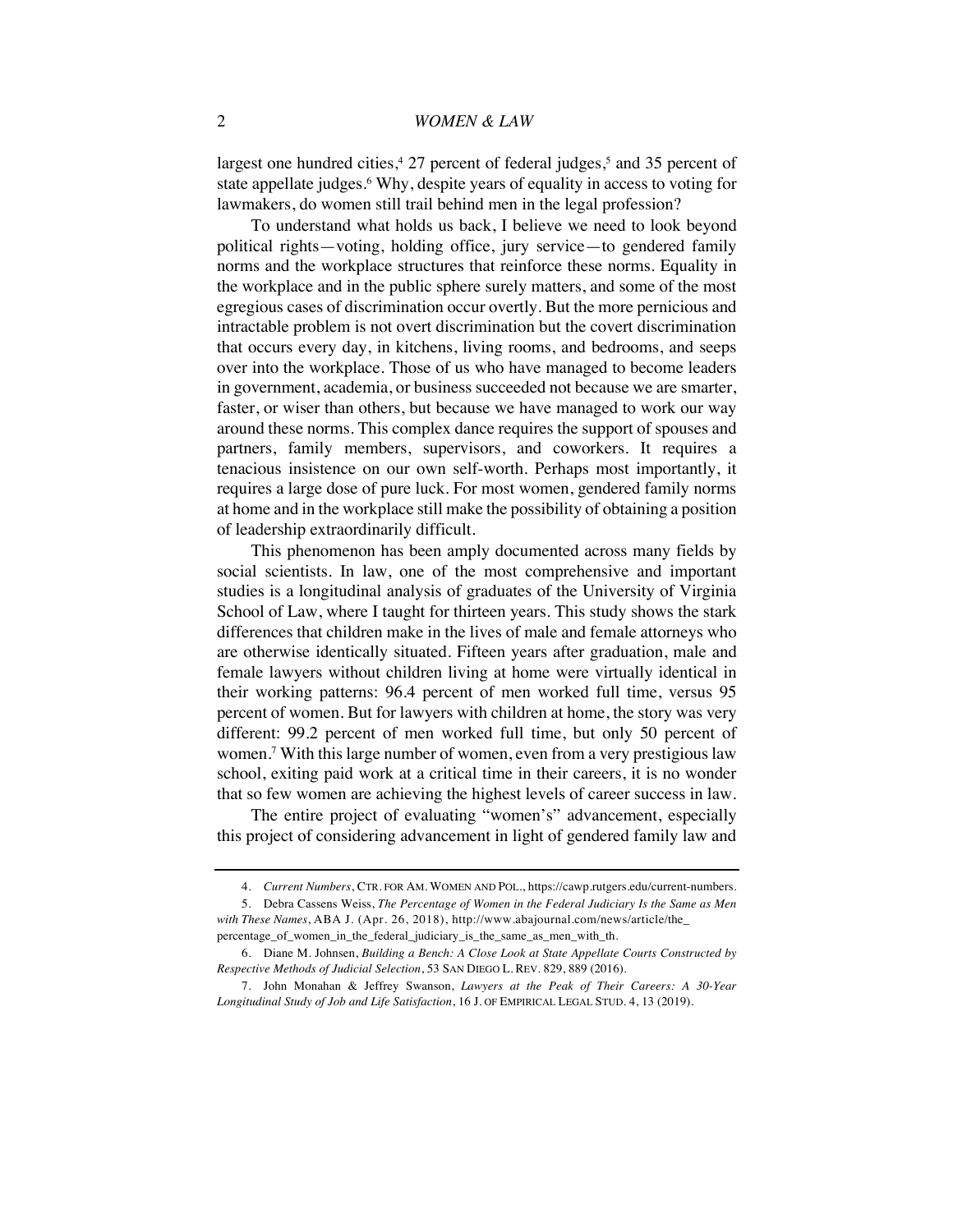family norms, depends of course on a binary notion of sex, a convergence of sex and gender, and a heterosexual family. Many LGBTQ people will find the constraints of the heteronormative family to be the least of their problems, as they fight against overt discrimination rather than oppressive social norms.<sup>8</sup> Even LGBTQ people, however, can find themselves hemmed in by the application of heteronormative gender roles, especially within families.<sup>9</sup>

In this Essay, I consider the path to female leadership from my own personal perspective. I am interested in sharing my experiences as an "exception"—as a woman who has obtained a position of leadership in my profession—to explore what it would take for women as a group to be truly equal in our field. To put it differently, what are the circumstances necessary to ensure that the sixteen female editors-in-chief of this joint issue continue to be leaders throughout their careers?

#### WORK AND FAMILY, THEN AND NOW

Understanding inequality in the family requires a look back into the age in which the law actually *mandated* gender inequality. The Nineteenth Amendment focused on political rights, but equally important to women's equality over the last century have been civil rights—the rights to enter into enforceable contracts, to sue in a court of law, and to own and manage one's own property.10 Like political rights, these rights were also denied to women in the United States at common law and under our original Constitution.

The mechanism for this denial was, quite literally, the family. Although single women had civil rights, even before they had the vote, the law treated married women as incapacitated, no longer possessing civil rights. This system was referred to as "coverture" because, under it, a married woman "perform[ed] every thing" under the "wing, protection, and cover" of her husband.<sup>11</sup> A married woman was referred to as a "feme-covert," or covered woman, and her condition during marriage was called "coverture."12

Under the doctrine of coverture, married women were incapable of entering into contracts. They could own property, but during the marriage their husbands had the authority to manage it, and any income generated by

<sup>8.</sup> *See, e.g.*, Sonia K. Katyal & Ilona M. Turner, *Transparenthood*, 117 MICH. L. REV. 1593, 1612– 26 (2019) (analyzing case law that shows patterns of discrimination in custody determinations involving transgender parents).

<sup>9.</sup> *See generally* Darren Rosenblum, *Unsex Mothering: Toward a New Culture of Parenting*, 35 HARV. J.L. & GENDER 57 (2012).

<sup>10.</sup> T.H. MARSHALL, CITIZENSHIP AND SOCIAL CLASS 10 (1950).

<sup>11.</sup> 1 WILLIAM BLACKSTONE, COMMENTARIES ON THE LAWS OF ENGLAND 442 (1771).

<sup>12.</sup> *Id.*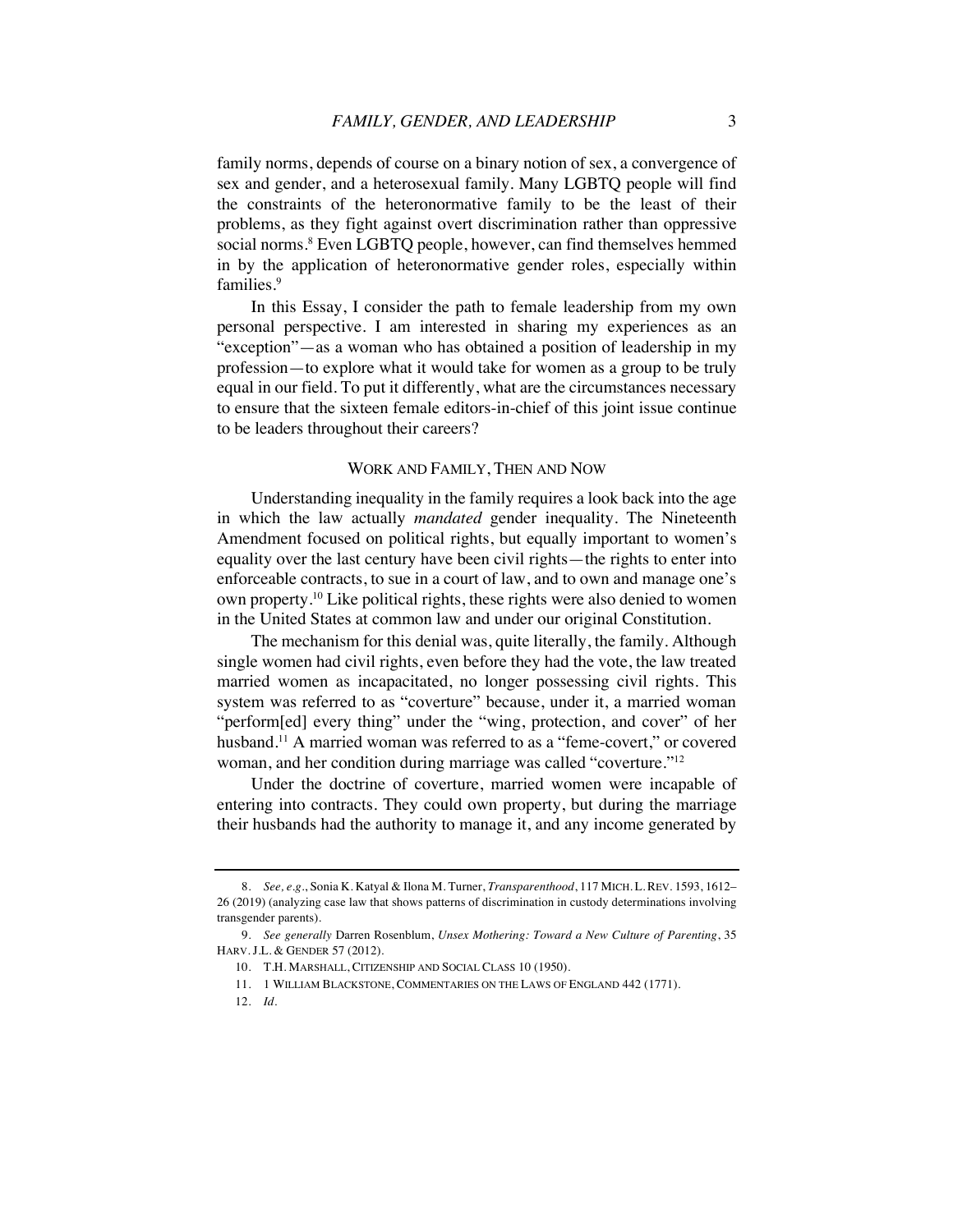the property belonged to the husband.<sup>13</sup> If a woman worked outside the home, her husband owned her wages. In turn, husbands were legally responsible for supporting their wives, for their wives' debts, and for torts their wives committed.14 The coverture doctrine reflected legal, social, and cultural norms. Indeed, one of the chief arguments against the Nineteenth Amendment was that granting political rights to women would undermine the "natural" gender roles within the family.15

The incapacitation of married women had profound implications for the rights of all women. For example, in the case of *Bradwell v. Illinois*, <sup>16</sup> the U.S. Supreme Court upheld a law excluding women from practicing law.17 In a famous concurrence, Justice Bradley justified the result based on the incapacity of married women to enter into contracts—including contracts to represent clients.18 For Justice Bradley, coverture justified excluding *all*  women, not just married women, from the legal profession: "It is true that many women are unmarried and not affected by any of the duties, complications, and incapacities arising out of the married state," he wrote, "but these are exceptions to the general rule."19 He then went on to write: "The paramount destiny and mission of woman are to fulfil the noble and benign offices of wife and mother. This is the law of the Creator. And the rules of civil society must be adapted to the general constitution of things, and cannot be based upon exceptional cases."20

Indeed, the law of coverture affected women both in and out of marriage. Because the social structure of marriage presumed that a husband was responsible for providing for his family, it was legally and socially justifiable to pay grossly disproportionate wages to men and women for identical work, regardless of their marital status.<sup>21</sup> Women could also be excluded from some jobs or subjected to restrictions on the hours or conditions in order to protect their future as mothers; too much work would "impair their reproductive capacities and threaten the future of the race."<sup>22</sup>

<sup>13.</sup> *See* HENDRIK HARTOG, MAN AND WIFE IN AMERICA 115–25 (2000).

<sup>14.</sup> HOMER CLARK, THE LAW OF DOMESTIC RELATIONS IN THE UNITED STATES 219–20 (1968).

<sup>15.</sup> *See* Reva B. Siegel, *She the People: The Nineteenth Amendment, Sex Equality, Federalism, and the Family*, 115 HARV. L. REV. 947, 977–97 (2002).

<sup>16.</sup> Bradwell v. Illinois, 83 U.S. 130 (1873).

<sup>17.</sup> *Id.* at 139.

<sup>18.</sup> *Id.* at 141–42 (Bradley, J., concurring).

<sup>19.</sup> *Id.* at 141 (Bradley, J., concurring).

<sup>20.</sup> *Id.* at 141–42 (Bradley, J., concurring).

<sup>21.</sup> Federal law did not require equal pay until the passage of the Equal Pay Act of 1963, Pub. L. No. 88-38, 77 Stat. 56 (codified as amended at 29 U.S.C. § 206(d) (2012)).

<sup>22.</sup> ALICE KESSLER-HARRIS, IN PURSUIT OF EQUITY: WOMEN, MEN, AND THE QUEST FOR ECONOMIC CITIZENSHIP IN 20TH-CENTURY AMERICA 31 (2001) (discussing *Muller v. Oregon*, 208 U.S. 412 (1908), and subsequent labor legislation).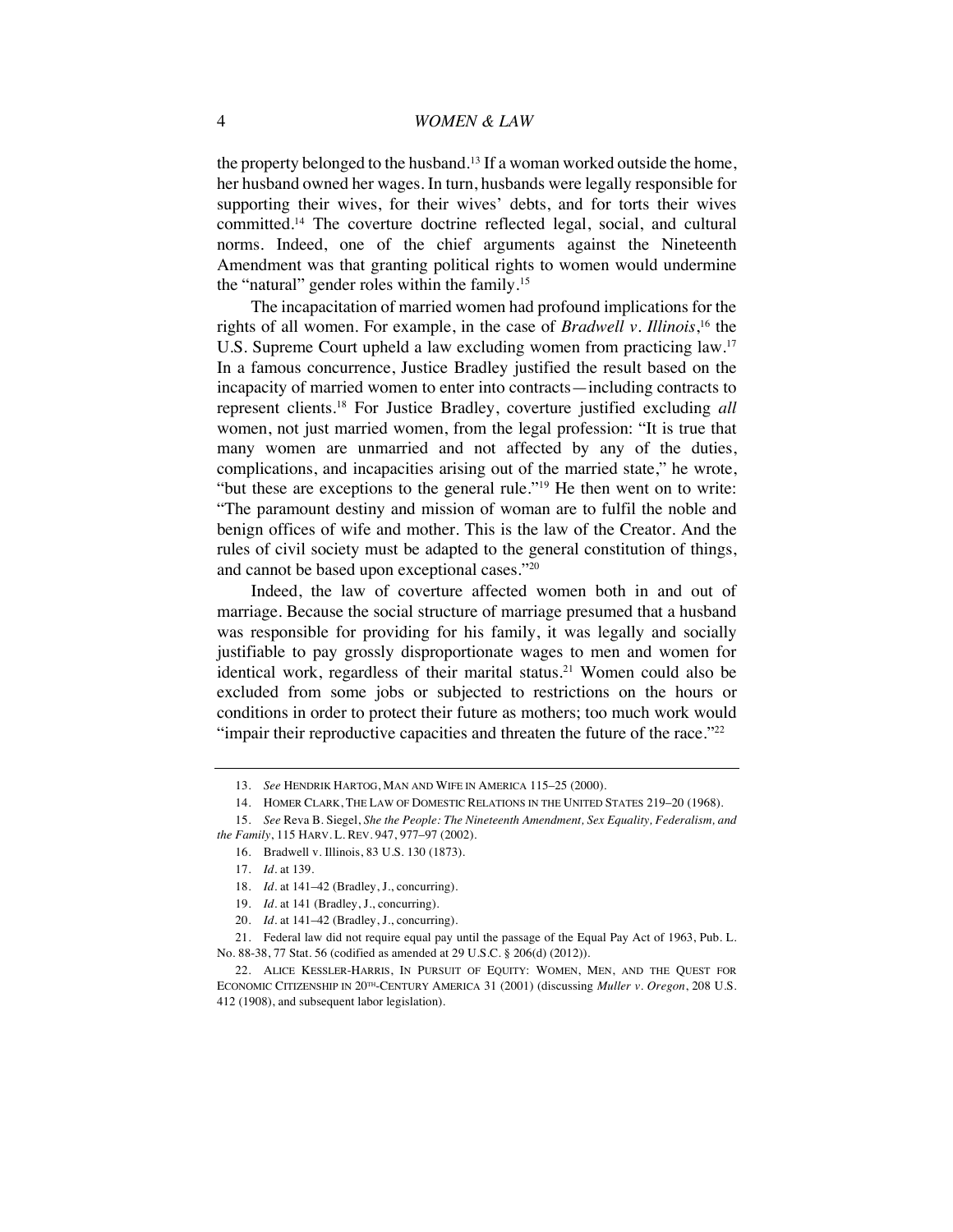Today, our cultural understanding of women's political equality is sometimes oversimplified into a "before" and an "after." Before the Nineteenth Amendment, women could not vote; after the Nineteenth Amendment, they could. Of course, the world was always more complicated than that. For example, prior to the passage of the Nineteenth Amendment, women already had the right to vote in nearly all the Western states.<sup>23</sup> But there is a fairly simple truth in the notion in that the Nineteenth Amendment provides a clear moment of constitutional transformation in which women's citizenship was finally ratified nationally and enshrined in the most important public statement of our most basic values.

In contrast, there was no clear moment when we publicly ratified as a nation the idea that women should have equal civil rights. This regime began to change with the passage of Married Women's Property Acts in the 1830s, which allowed women to continue managing property they brought into a marriage as well as keep wages earned during marriage. As numerous legal historians and law professors have shown, however, the change brought by these statutes was not as dramatic or swift as a constitutional amendment.<sup>24</sup> The thousands upon thousands of statutes and precedential cases that made up the doctrine of coverture were slowly amended or overturned, although some are still officially on the books.<sup>25</sup>

A dramatic transformation almost *did* happen. In 1972, Congress passed the Equal Rights Amendment, and by 1977, thirty-five states had ratified it. But then the amendment stalled, and so the continued work of dismantling coverture continued to be addressed piecemeal. Ruth Bader Ginsburg and other feminist advocates developed theories of gender equality under the Equal Protection Clause of the Fourteenth Amendment. They then brought and won—cases challenging the legal structures that proscribed rigid gender roles within the family.26 But Ginsburg and others chose their plaintiffs strategically, so the cases that dismantled the remnants of the coverture system were largely cases about how sex stereotyping harmed *men*. <sup>27</sup> These

<sup>23.</sup> T.A. Larson, *Woman Suffrage in Western America*, 38 UTAH HIST. Q. 7, 19 (1970), https://issuu.com/utah10/docs/uhq\_volume38\_1970\_number1.

<sup>24.</sup> *See, e.g.*, Reva B. Siegel, *Home as Work: The First Woman's Rights Claims Concerning Wives' Household Labor, 1850-1880*, 103 YALE L.J. 1073, 1082–83 (1994) (showing how coverture unwound slowly and unevenly, so that women might only have capacity to contract in some states).

<sup>25.</sup> *See* BLACKSTONE, *supra* note 11, at 442 (noting that a married woman "perform[ed] every thing" under the "wing, protection, and cover" of her husband, and therefore, she was referred to as a feme covert, or covered woman, and her condition during marriage was called "coverture").

<sup>26.</sup> *See, e.g.*, Weinberger v. Wiesenfeld, 420 U.S. 636 (1975); Kahn v. Shevin, 416 U.S. 351 (1974); Frontiero v. Richardson, 411 U.S. 677 (1973); Reed v. Reed, 404 U.S. 71 (1971); Moritz v. Comm'r, 469 F.2d 466 (10th Cir. 1972).

<sup>27.</sup> *See, e.g.*, Craig v. Boren, 429 U.S. 190 (1976) (striking down a law allowing women to purchase 3.2 percent beer at age eighteen but requiring men to wait until age twenty-one).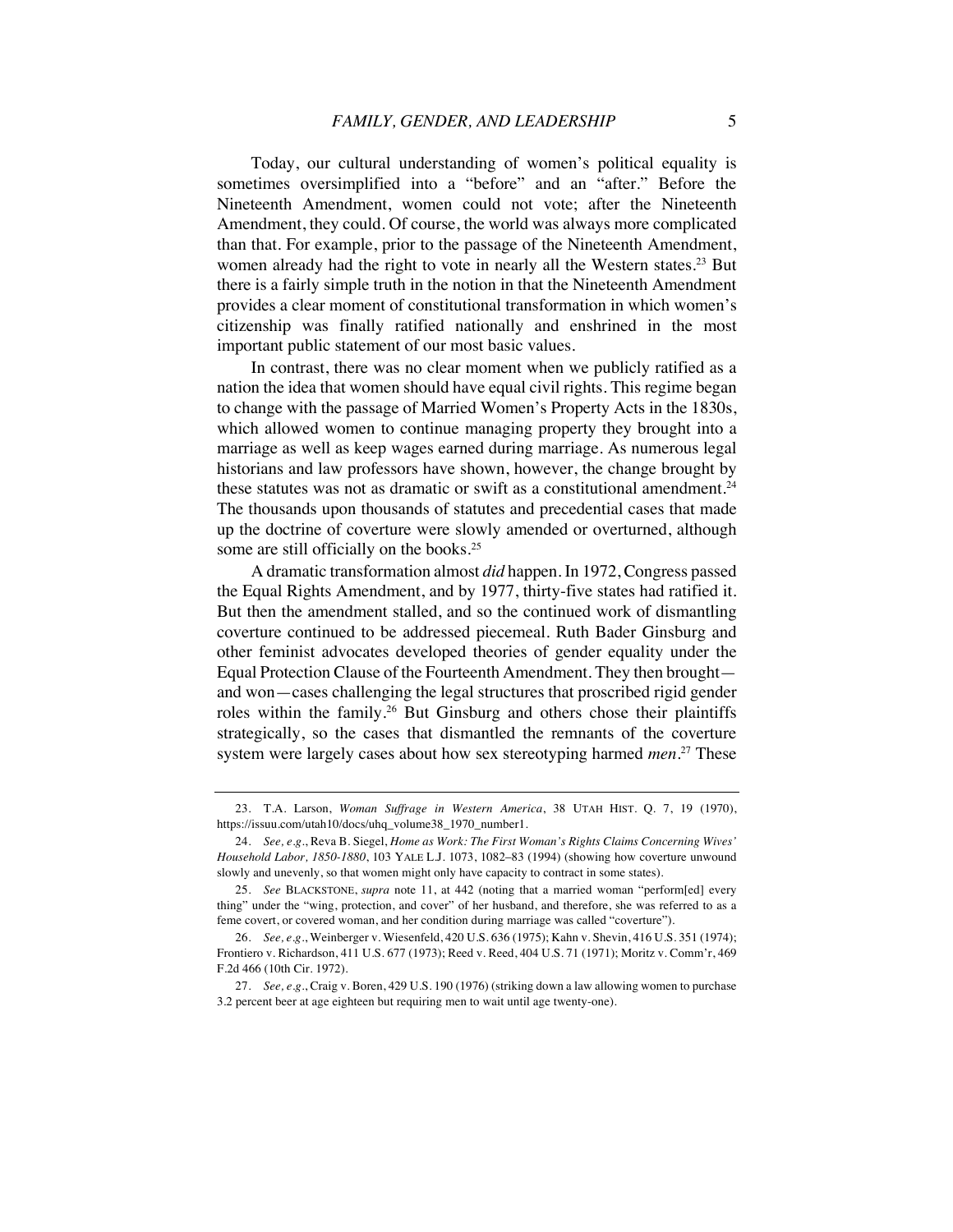cases have been foundational and crucial for advancing women's rights and for reducing the stereotyping of both women and men, but they fall short of the dramatic paradigm shift represented by the Nineteenth Amendment in the political sphere.

Today, the social ideal of marital unity persists. Although some coverture rules are still technically in force, for the most part culture rather than law dictates the meaning of marital unity. Even when not legally prescribed, these gendered family norms continue to shape how families divide labor. Those decisions, in turn, shape the expectations that employers and coworkers have for how workers should behave and shape the law of the workplace. The dismantling of these expectations and structures is the work that remains unfinished.

### HUSBANDS AS BREADWINNERS

Even though the law of coverture no longer dictates gender roles within the family, the entire structure of heterosexual marriage still reflects these rules.28 I have experienced in my own life some vestige of most of the rules. For example, when I married in 2005, I was thirty-four years old.<sup>29</sup> I had a career—I had graduated from law school, clerked for a federal judge, practiced law at a New York firm, and taught law for three years. Both my future husband and I knew that marrying would change our relationship with one another. But we did not fully understand how marriage would change the way *other* people saw us and the extent to which social norms still dictate how married women (even women with flourishing careers) and married men (even men who wholeheartedly support their wives' careers) are expected to behave.

The first and most obvious indication that my status had shifted were the many congratulatory wedding cards I received for "Mr. and Mrs. [His Last Name]." I had decided to keep my birth name, but a significant number of our family and friends clearly never even considered that we might have made this choice. (My husband had also decided to keep his surname; this surprised no one.) The taking of a husband's name by a wife, of course, was one of the clearest and most symbolic indications of the coverture regime. The law *required* a married woman to take her husband's surname—this

<sup>28.</sup> Same-sex couples appear to structure their relationships differently, although they are still constrained by social expectations. *See* Deborah A. Widiss, *Changing the Marriage Equation*, 89 WASH. U. L. REV. 721, 771–79 (2012) (discussing gender norms in same-sex couples and their role in the debate over same-sex marriage).

<sup>29.</sup> I was relatively old; in 2008, the average age of first marriage for college-educated Americans was twenty-eight years old. RICHARD FRY, PEW RESEARCH CTR., THE REVERSAL OF THE COLLEGE MARRIAGE GAP 1 (2010), https://www.pewresearch.org/wp-content/uploads/sites/3/2010/11/767 college-marriage-gap.pdf.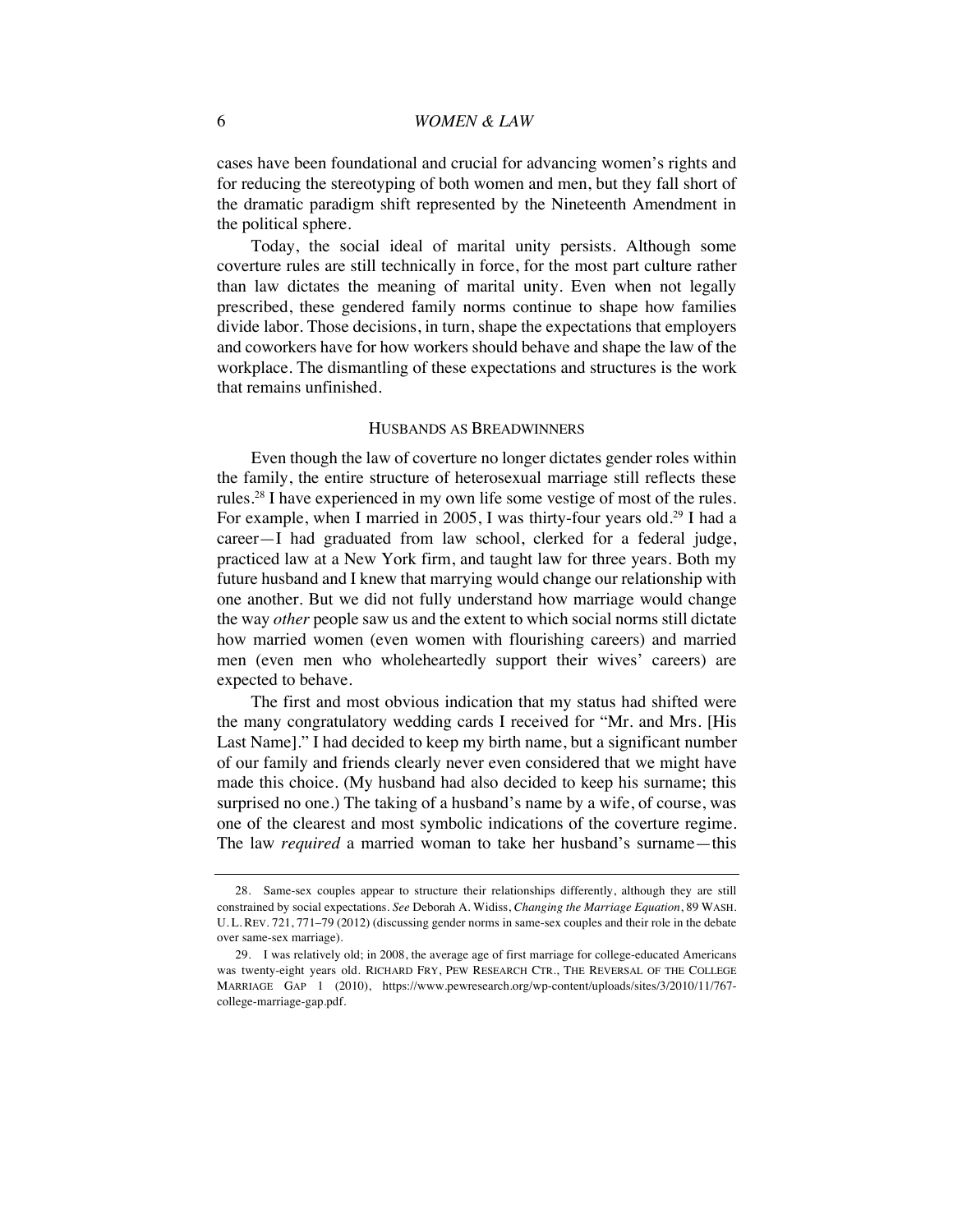signaled to the world that she had lost her legal identity, as "covered" by her husband, and was now his responsibility. Even though name changing is no longer legally required, the persistence of gendered social norms means that in reality the rules of coverture continue to operate in a way that subsumes wives' legal identity to that of their husbands. Fewer than 10 percent of married women have names other than husbands' surnames.<sup>30</sup> My friends and relatives were not wrong in their guess that my name had probably changed upon marriage.

Names are of course not the only vestige of coverture that shapes married people's lives; there is also money and who is presumed to control it. Marriage equality—thankfully—has forced many state agencies to stop asking for information about "husband" and "wife." Now people fill out forms as "applicant #1" or "taxpayer #2." These seemingly neutral terms are not treated as such: with every new title, deed, loan application, or tax form, we have to make a decision about whether we will fight to have my name which comes first alphabetically—come first. $31$ 

Another hangover from the coverture days is the assumption that a woman will follow her husband to further his career, even at the expense of her own. At common law, courts termed this principle the "derivative domicile." A husband decided where a couple lived, and his wife shared his legal domicile―even if she was not physically present with him. This rule reflected the husband's duty as a breadwinner; in order to support his family, he needed the freedom to decide where he could best make a living. Today, in most states, a husband's domicile no longer dictates his wife's, and the law presumes that both husband and wife "usually regard the same place as home."32

I first discovered the persistence of the derivative domicile rule in today's culture when my future spouse and I were both seeking tenure-track academic positions at law schools. One committee chair asked me at the very beginning of an interview whether my "husband" had an interview at the other law school in the region where the interviewing school was located. (I did not yet have a husband, just a fiancé, and I had not disclosed to the

<sup>30.</sup> Elizabeth F. Emens, *Changing Name Changing: Framing Rules and the Future of Marital Names*, 74 U. CHI. L. REV. 761, 785 n.82 (2007) (casting some doubt on the reliability of the 10 percent number cited in the text).

<sup>31.</sup> Our experience is an example of what Elizabeth Emens has termed "desk-clerk law," the "advice given by government functionaries who . . . frequently mislead people and discourage unconventional naming choices as a result of ignorance or their own views about proper practice." *Id.* at 762.

<sup>32.</sup> Kerry Abrams, *Citizen Spouse*, 101 CALIF. L. REV. 407, 426 (2013) (citing Restatement (Second) of Conflict of Laws § 21, cmt. b (1988 revision)). As a practical matter, however, in a heterosexual marriage, it is usually the wife who would have to demonstrate, for tax purposes or others, that she does not regard her husband's home as her own. *Id.*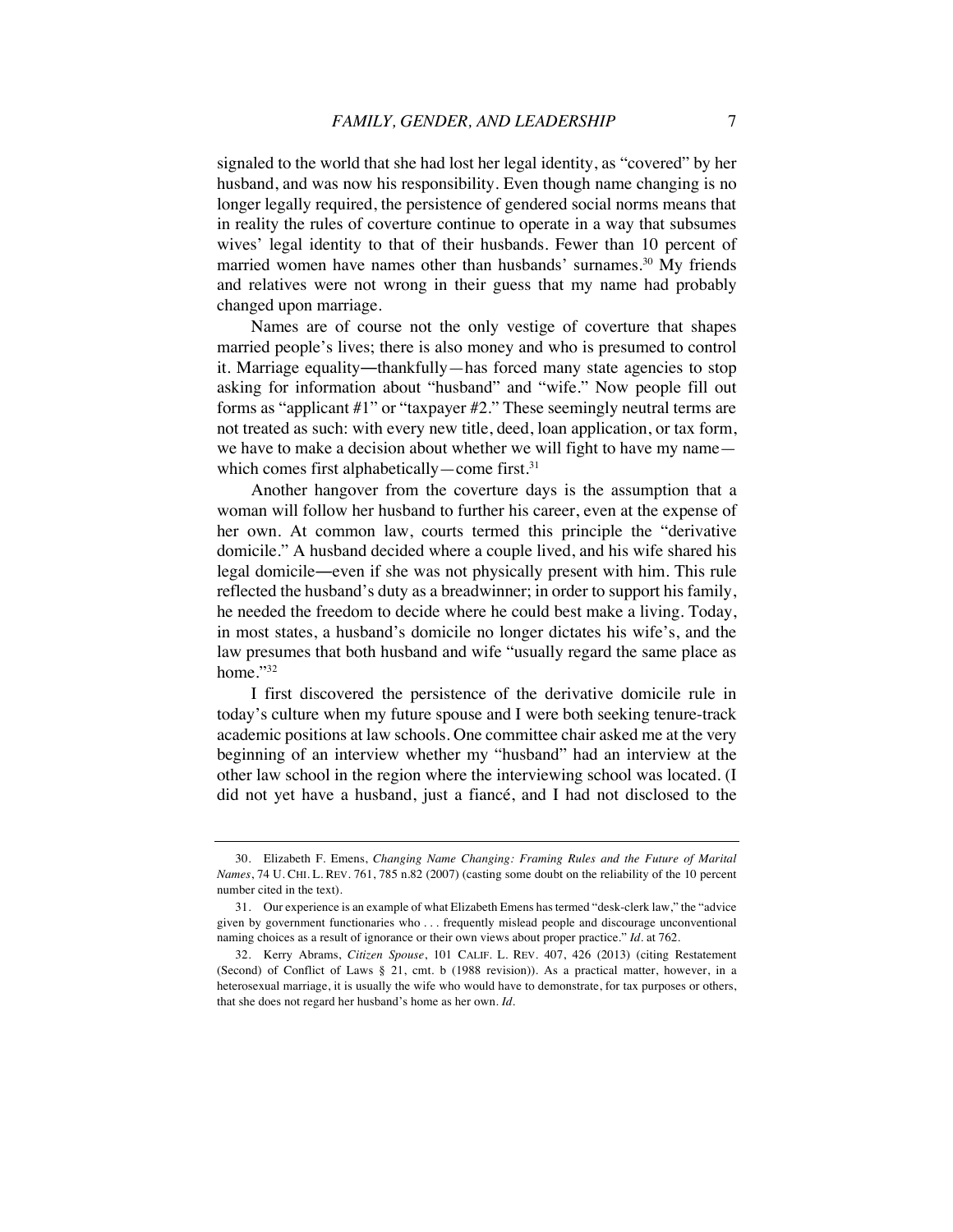committee that I was in a serious relationship.) The rest of the interview was an extremely awkward exercise in clock watching, as it was clear to the committee that it was essentially over—if my "husband" could not move to the region, then neither could I. My interviews included a series of similar fumbles by other hiring chairs, each of which reminded me that my relationship and the constraints the faculty imagined it must place on me were at the forefront of the committee members' minds.

## WIVES AS CAREGIVERS

So far, all of my examples of lurking coverture norms have involved situations where a wife loses her social identity, where the "one" person a married couple becomes is the husband. Women take their husband's names; vendors and banks treat women as secondary on financial accounts and documents; employers expect that women will follow their husbands wherever their careers take them. But coverture had another very important feature that likely shapes family life even more. Although women under coverture lost their legal identity, they gained through marriage a very important new role of "wife." This role included a legal obligation to render "services" to their husbands. These services included the work of maintaining a home and caring for children.<sup>33</sup>

This feature of coverture, like others, no longer exists today in the same form it did at common law. There are always multiple ways to make a law gender neutral. In the case of spousal services, the law could have been changed to promote either independence or mutual dependence. Courts opted in this case for mutual dependence. The law is now gender neutral; *both* spouses are required to support each other and provide services.

Imagine for a moment that, instead, courts had opted for independence. In that world, the law would no longer require either spouse to support the other financially and would no longer require either spouse to provide services for the other. In this alternative world, spouses would be able to reach agreements to provide services or support, and if their relationship ended, through divorce or death, they could receive compensation for the services they had given.

This imaginary world was one that courts were forced to consider in interpreting married women's property acts, which allowed women to keep wages that they earned during marriage. Instead of allowing married couples to contract with each other, courts instead interpreted the married women's

<sup>33.</sup> They also included sexual services, hence the impossibility at common law of marital rape. *See generally* Jill Elaine Hasday, *Contest and Consent: A Legal History of Marital Rape*, 88 CALIF. L. REV. 1373 (2000).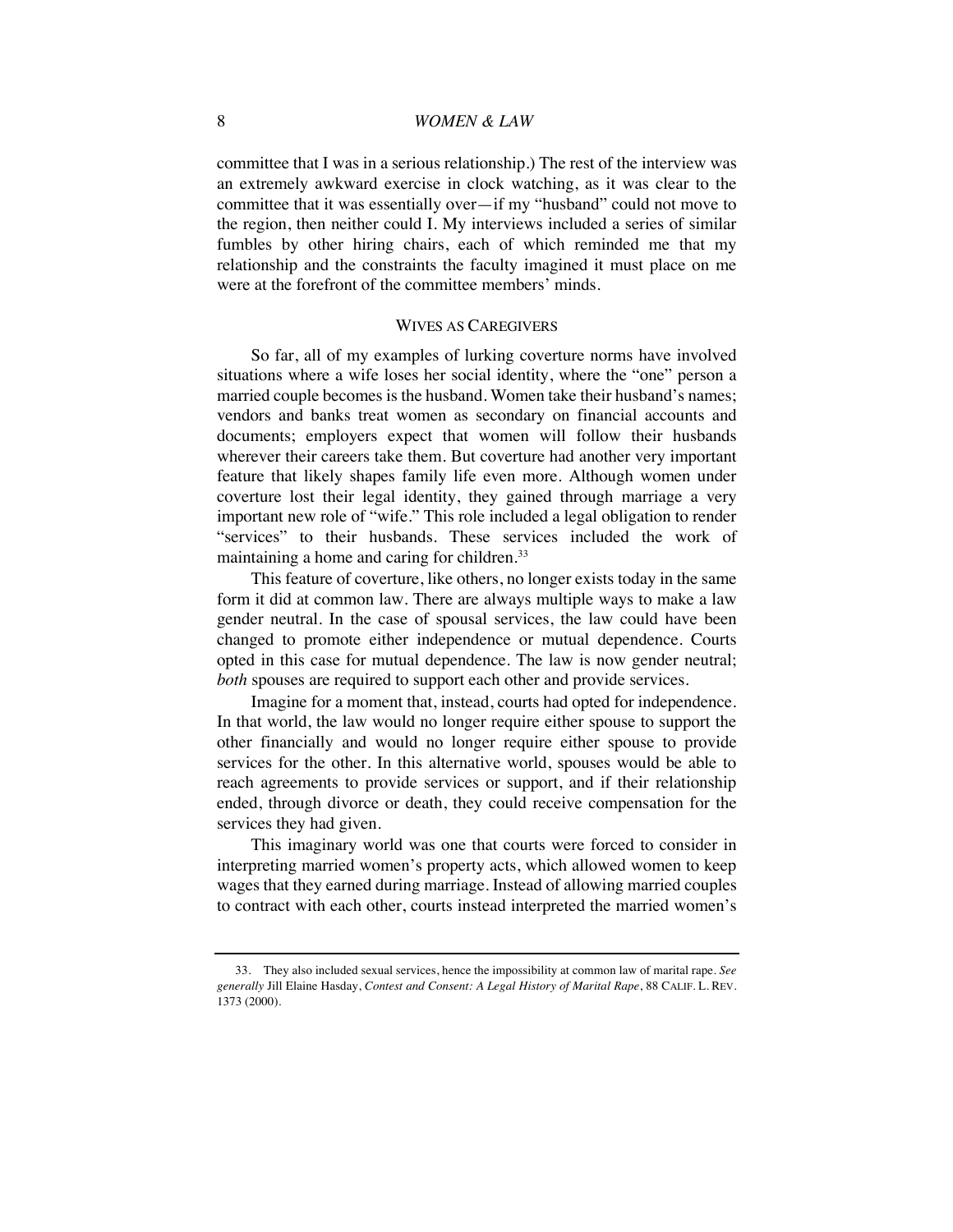property acts as *prohibiting* contracts between spouses for domestic services.34 The rule they created was gender neutral on its face: now, *both*  spouses have a legal right to each other's uncompensated services, and *both*  spouses have a legal obligation to financially support the other. Yet today, women continue to do the lion's share of housework, "life admin," and childcare, often to the detriment of their careers and to their impoverishment upon divorce.<sup>35</sup>

Nowhere is the social expectation that wives are different from husbands clearer than in the norms around caring for children. Some of these norms may have biological roots―women can become pregnant, and we sometimes breastfeed our children after birth. These biological facts give us a head start on bonding with a newborn child. Often, however, they lead families down a path where the mother becomes the dominant caregiver, even when it is no longer necessary. Health professionals, family, neighbors, and friends all contribute to this slide. Same-sex couples, who "often divide responsibilities more evenly than their heterosexual counterparts," nevertheless experience pressure to conform to a heteronormative model.<sup>36</sup>

The law charges parents with responsibility for their children, but virtually no parent performs every childcare task alone. Schools, extended kin, siblings, daycares, babysitters, au pairs, nannies, long-term or temporary romantic partners, friends, and neighbors all contribute to childcare.<sup>37</sup> The management and negotiation of these care relationships is the responsibility of a sex-neutral "parent," and it is difficult to tell from outside a family how that parent is actually able to handle this complex task.38 We know, however, from surveys, sociological studies, and the barrage of evidence that is everywhere around us in our daily lives, that the person coordinating, managing, and negotiating childcare—even childcare she does not do herself—is usually a woman.<sup>39</sup>

The legal requirement that women have the sole responsibility in

<sup>34.</sup> Jill Elaine Hasday, *The Canon of Family Law*, 57 STAN. L. REV. 825, 845 (2004) (noting that this prohibition "protect[ed] a husband's prerogatives under common law coverture from the potential threat that the married women's property acts posed").

<sup>35.</sup> Elizabeth F. Emens, *Admin*, 103 GEO. L.J. 1409, 1419 n.34 (2015) (describing household "admin" as "the office-type work involved in running a life," including everything from completing institutional paperwork to creating shopping lists to managing and coordinating schedules).

<sup>36</sup>*.* Rosenblum, *supra* note 9, at 88; *see id.* at 58.

<sup>37.</sup> *See* Melissa Murray, *The Networked Family: Reframing the Legal Understanding of Caregiving and Caregivers*, 94 VA. L. REV. 385, 390–91 (2008)

<sup>38.</sup> *Id.* at 398 ("[A] zone of privacy that prevents the state from seeing into the black box of family life to understand how caregiving responsibilities actually are performed.").

<sup>39.</sup> *See generally* ARLIE HOCHSCHILD, THE SECOND SHIFT: WORKING FAMILIES AND THE REVOLUTION AT HOME (1989) (discussing research on the balance of household work between working women and their spouses).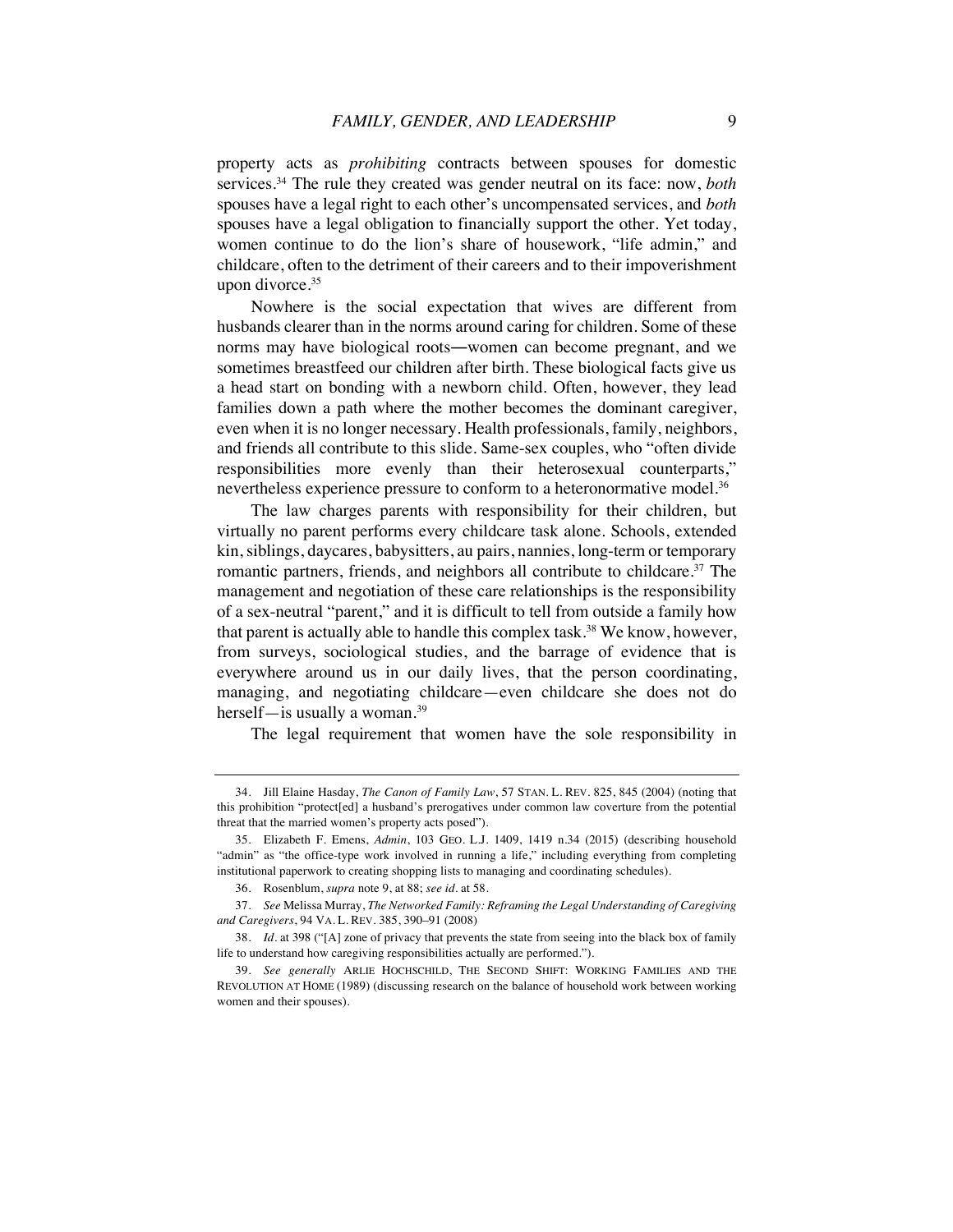marriage to provide services and childcare may no longer exist, but the social norm is still broadly present, resulting in daily reminders to mothers and fathers alike that certain tasks are (or are not) their responsibility. At every school my children have attended, teachers have contacted me first if a child has a cold, seems nervous meeting other children, or has been the subject of discipline. This pattern has continued from school to school, even though our registration forms are riddled with special notes: "Call dad first! Then grandma and grandpa! Only call mom if there is no other option!" These notes appear to be completely ignored by school administrators and teachers, and when they do remember, it is often with a comment such as "oh right, you guys have that special deal" or "oh yes, you're a *working* mom." The same is true of other parents (usually mothers), who will persist in calling and texting me to get our kids together even when my husband was the one to make the first overture.

Coverture-era norms of childcare do not only affect women. Our culture reminds fathers constantly as well that childcare is not *really* their job. Of course, many men do a lot of childcare, but when they do, they are often met with either amazement ("What an incredible dad! He's spending time with his child!") or amusement ("Poor guy, he's trying so hard but just isn't as good as mom"). Sometimes the cultural refusal to recognize fathers as competent parents is dangerous. Calling "mom" first when a child is sick at school is not only an irritant to the mother who is on a business trip, but it is also dangerous for the child waiting to be taken to the hospital while the school officials fail to contact "dad" because they presume he is too busy.

For me, flouting the expectation that women manage households and childcare has been necessary to the development of my career. It has also required meticulous planning, constant communication with my spouse and extended family as our needs change, and, over the years, an army of babysitters and nannies, preschools and day-care centers, and housekeepers and lawnmowers. The situation is, of course, far more challenging for parents who are single or impoverished (or both) and stuck in a system that still presumes a child has two parents, one of whom is constantly available. I frequently have to forgo "parent's night" at my kids' school because I am traveling for work, but my husband or my parents are able to attend. In contrast, many other parents miss "parent's night" and a host of activities because they are working the night shift at a second job. For me, the persistence of coverture norms is an irritation, a time waster, and socially awkward; for many, the persistence of these norms threatens their economic stability and livelihood. In all cases, these norms make it much, much harder to put in the little bit of "extra" time and effort that it takes to make it to the top of a profession.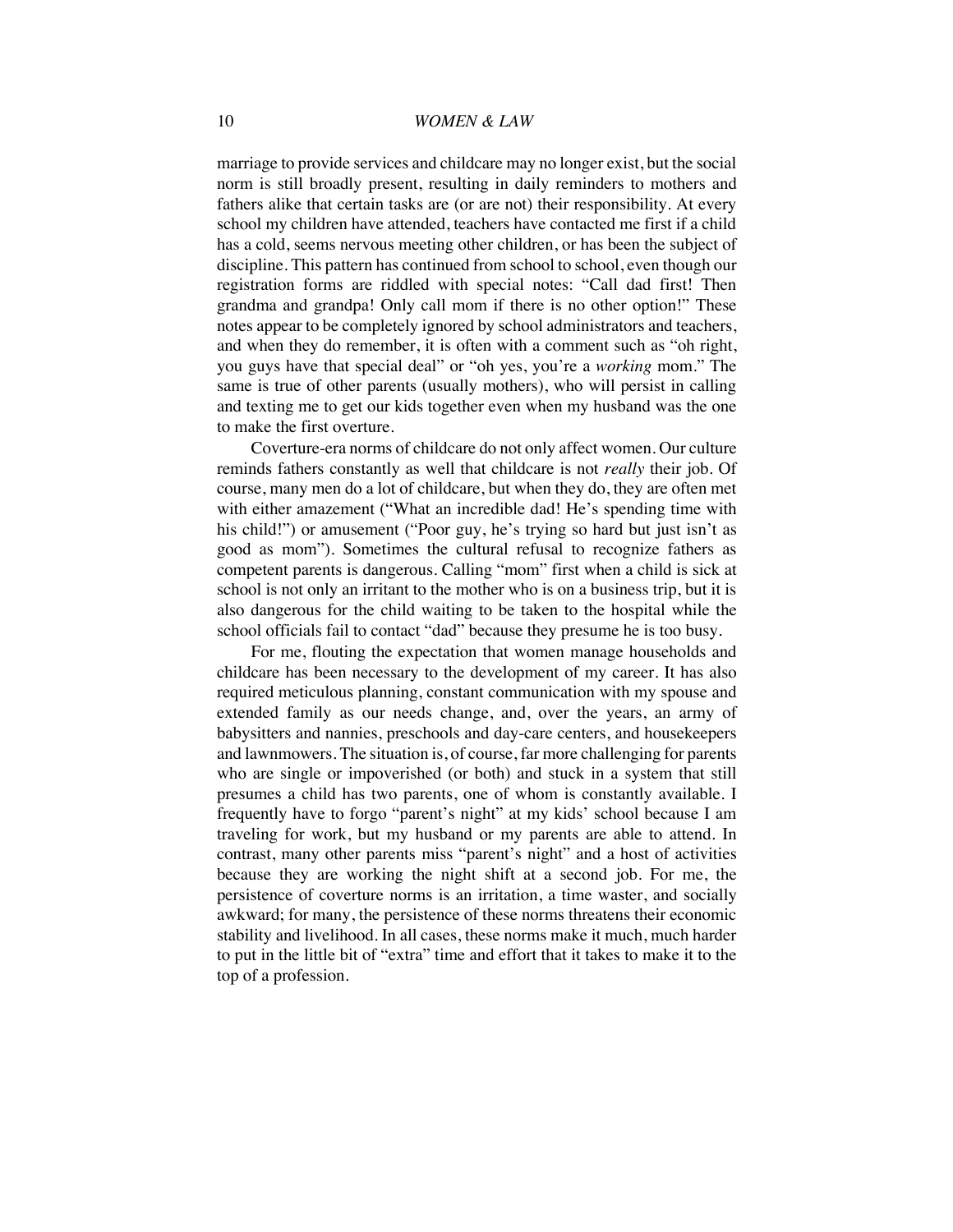#### TOO MANY JOBS

Of course, the gender norms that exist within families do not stop when one arrives at work. If anything, this is where they really impact women's ability to rise in organizations. In my experience, this dynamic happens for two reasons. First, the amount of time and mental energy people are able to devote to their jobs is affected directly by the gendered dynamics of their families' lives. Second, the gendered dynamics of family lives bleed over into how people behave at work and what their expectations are for male and female employees.

Go into most workplaces today, and you will see women and men working side by side, often doing what appears to be the same job. But looks can be deceiving. Often, some workers—disproportionately women—are doing their job while simultaneously planning for what sociologist Archie Hochschild describes as their "second shift": picking up children, making dinner, paying bills, helping with homework, taking care of elderly parents.<sup>40</sup> It is not that men do not do these tasks—they certainly do—but women do them much more often.<sup>41</sup> Women are also judged more harshly if they fall short of perfection in carrying them out.<sup>42</sup>

I have experienced this dynamic in almost every job I have ever had. In my factory and retail work, I noticed that different people had very different reactions in identical situations. Sometimes, we would reach the end of a shift and discover that the next worker had called in sick. Some of us would rejoice at the opportunity for overtime. Others—usually parents of small children, most often mothers—would panic because they could not afford to be late for childcare pickup. Women are, statistically speaking, far more likely to work a significant second shift than men. Women are more likely to be single parents and more likely to have "primary" responsibility for children if they are coupled.

Employees who do not jump at the opportunity for overtime, whether

<sup>40.</sup> *See generally id.*

<sup>41.</sup> According to a 2005 study, married women with no children do an average of 16.5 hours of housework per week, and married men with no children an average of seven hours. In contrast, single women did a little over ten hours per week and single men about eight. The study concluded that marriage "saves" men an hour of housework per week and "costs" women seven hours. *Chore Wars: Men, Women and Housework*, NAT. SCI. FOUND. (Apr. 28, 2008), https://www.nsf.gov/discoveries/disc\_images.jsp?cntn\_id=111458; *see also Charts by Topic: Household Activities*, BUREAU OF LABOR STATISTICS (Dec. 20, 2016), https://www.bls.gov/tus/charts/household.htm (providing various data demonstrating that women, on average, spent more time on household activities than men in 2016).

<sup>42.</sup> *See* Sarah Thebaud, Leah Ruppanner & Sabino Kornrich, *The Simple Reason Why Men Do Less Housework, On Average, Than Women*, FAST COMPANY (July 3, 2019), https://www.fastcompany.com/90372399/why-men-do-less-housework-than-women ("Women may be judged more harshly for having a less-than-spotless home . . . .").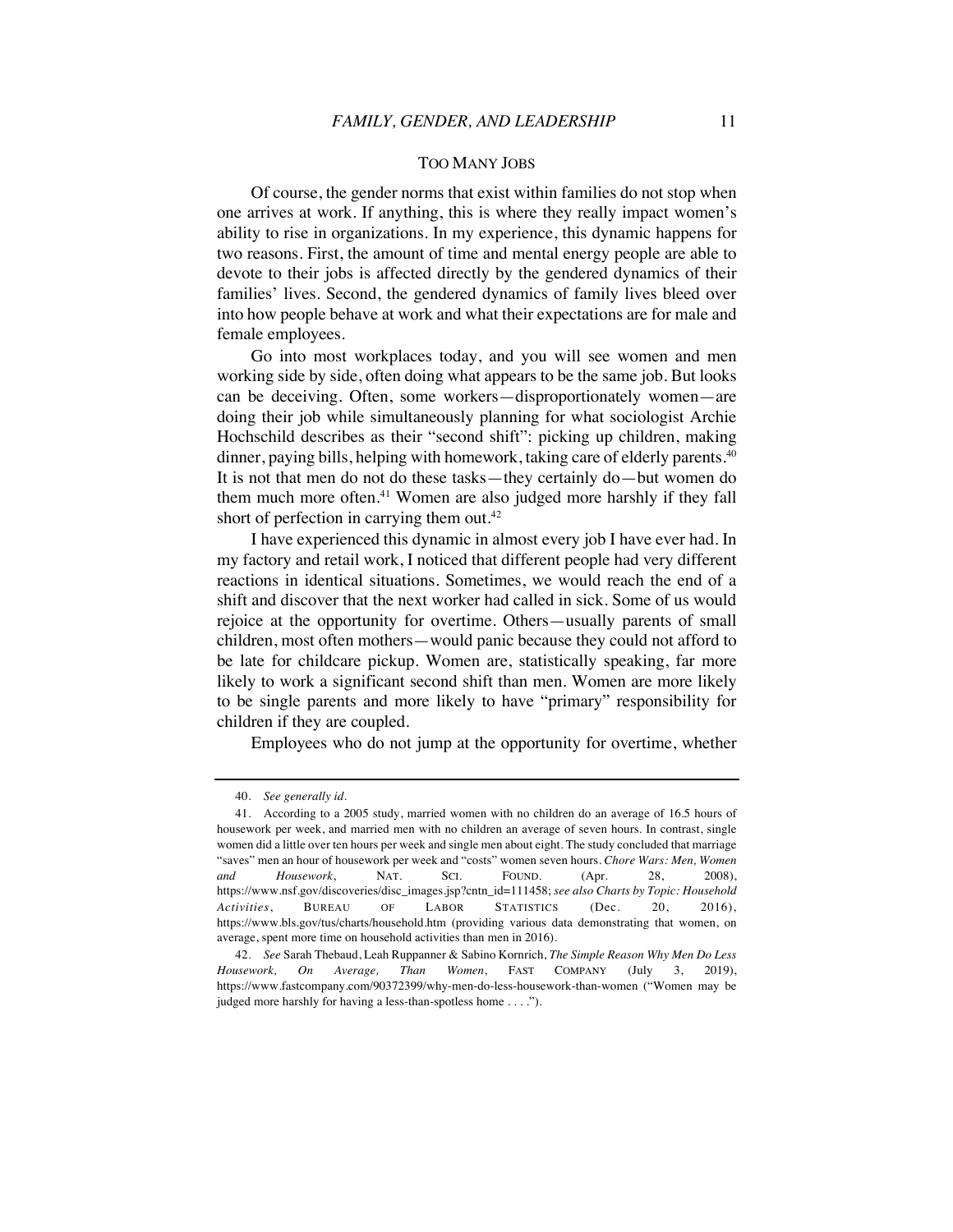literally or metaphorically, fall behind in the long run by appearing less committed and motivated than others. This is especially true in professions such as law where "face time" is important and some of the most interesting and career-advancing work comes in late in the day. Many of the best assignments I received as a law firm associate were ones that I volunteered for at 7:00 p.m., after associates with small children had left for the day. Lawyers are also sometimes more relaxed in the evening, and there is a feeling of camaraderie among the people who are so committed that they are willing to stay late into the night. In my experience, some lawyers will purposely schedule themselves to be at the office in the evening precisely so they can get credit for their commitment, even when they do not actually have work that requires them to be there.

It should be obvious how these workplace cultures affect disproportionately people with families. Those people who are responsible for a second shift lose out overtime and find themselves falling behind. They are less likely to become, in the legal world, partners, or in the corporate world, senior executives. They are more likely to find an alternative path a "mommy track"—that allows reduced hours. The reality of those tracks, however, is that they often lead to a permanent reduction in income and in satisfying, challenging work.

What is less obvious is not what happens to *women*, but what happens to men. Women are not simply "opting out" of full-time work. Many men, buoyed by the gendered norms of who does housework and childcare at home, are "opting in" to longer and longer workweeks. A *part-time* schedule at many law firms is forty-to-sixty hours per week. "Full time" is really "all the time"—which means someone else is handling everything outside of work. Men and women tend to work the same number of hours when they are single with no children, but after marriage, men work several hours more than women each week (and, as noted above, married women do more housework). Some researchers have identified this difference, rather than overt gender discrimination, as the reason for the gender wage gap.<sup>43</sup>

For men, the impact of this difference is both a benefit and a burden. It tends to mean more pay, greater prospects for promotion, and higher status at work. It also means that men who rise high in the legal profession are less likely to spend significant time with their families. And it provides very little choice. The notion that women choose to "opt out" has been roundly critiqued; instead, women are "pushed out" when workplace structures

<sup>43.</sup> *See, e.g.*, Payman Taei, *Is the Difference in Work Hours the Real Reason for the Gender Wage Gap?*, MEDIUM (Jan. 22, 2019), https://towardsdatascience.com/is-the-difference-in-work-hours-thereal-reason-for-the-gender-wage-gap-interactive-infographic-6051dff3a041 (arguing the pay gap directly results from "the difference between the number of hours spent at work by women and men").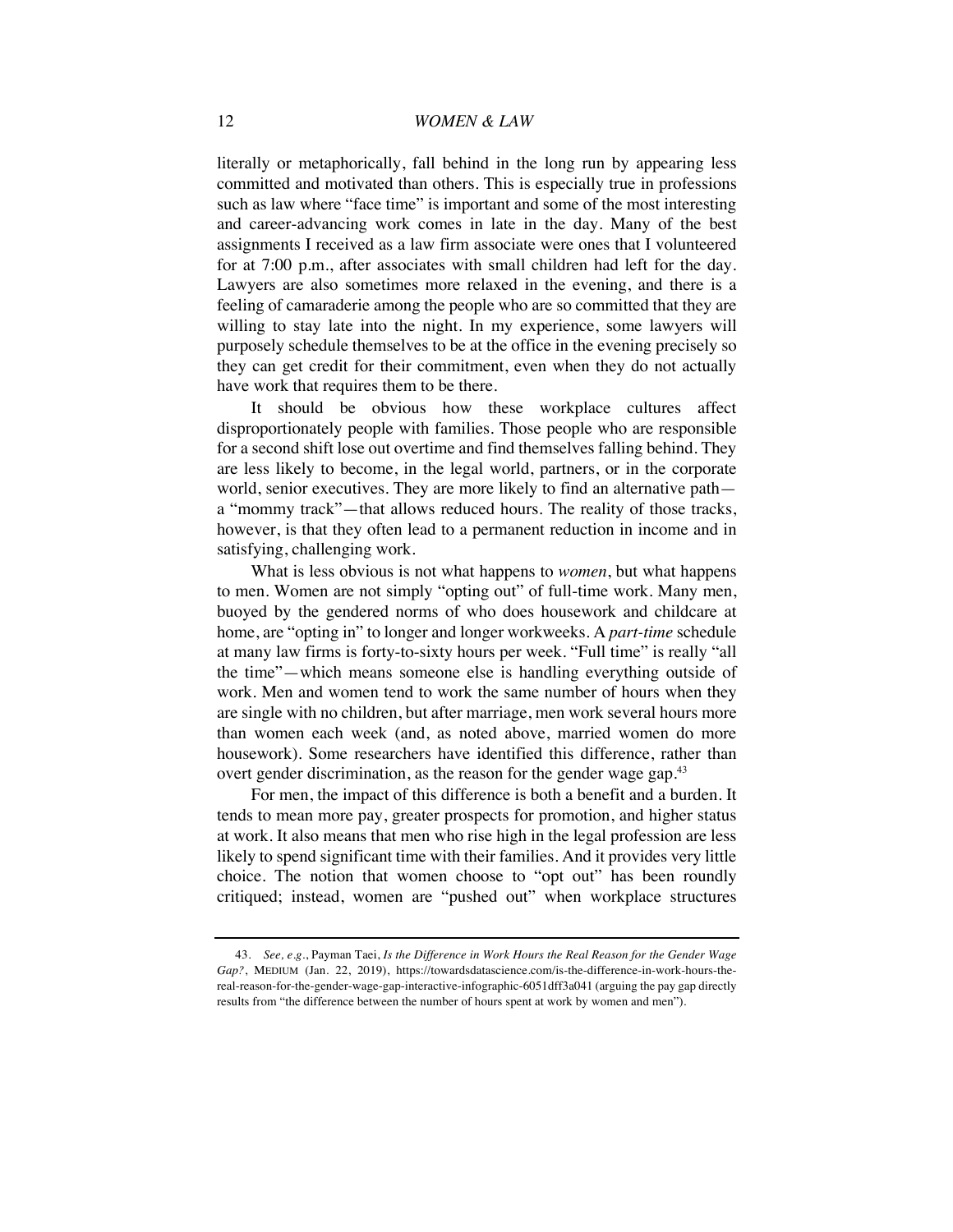refuse to recognize the reality of their family lives.<sup>44</sup> Similarly, men who "opt in" are responding to workplace structures that leave them few choices.

For men who deviate from this norm, the response can be punishing sometimes even more punishing than for women. As Joan Williams and Stephanie Bornstein have documented, "men who dare to exercise their right to take family and medical leave to which they are legally entitled may experience stigma and career penalties at work for doing so."45

For me, the ability to rise in my profession while still being a wife and mother has been a direct result of the jobs that my husband and I chose. After several years of legal practice, we both left our law firms to become law professors. This career change was something we very much wanted to do professionally, but we also knew that it would provide more flexibility in our lives. Contrary to popular belief, academic positions are not stress-free. Teaching law students is difficult and much more time-consuming than rookies often realize, engaging in legal research and publishing high-quality scholarship requires time and care, and contributing to the intellectual life at a school and within a community of scholars requires constant interaction with other faculty and students, as well as travel. We have both worked throughout our careers far more than the traditional forty-hour, "full-time" workweek. Academic jobs are different from others, though: we had remarkable control over our schedules; with the exception of classes and committee meetings, we could choose when, where, and how we worked. To return to the statistics I referenced at the beginning, 5 percent of CEOs of Fortune 500 companies are women, as are 21 percent of equity partners at law firms. Nearly 40 percent of law school deans are women—including 43 percent of the deans of the very prestigious law schools represented in this joint issue. Academic culture, which values actual output over the time spent producing and has a more flexible approach to the workday, appears to result in more women in positions of leadership.

Also crucial to our mutual success has been that we *both* have flexible jobs. The picture is very different for families in which one spouse is an academic and the other has a "24/7" job. The academic's schedule can easily be compressed so that it is treated as secondary to the lawyer or executive's schedule, and the academic's second shift grows. The aggregate result of this dynamic is a gender disparity in achievement in the academy, where male

<sup>44.</sup> JOAN C. WILLIAMS, JESSICA MANVELL & STEPHANIE BORNSTEIN, "OPT OUT" OR PUSHED OUT?: HOW THE PRESS COVERS WORK/FAMILY CONFLICT 7 (2006), *available at* https://perma.cc/PM29- P3F9 ("This Report argues that most mothers do not opt out; they are pushed out by workplace inflexibility, the lack of family supports, and workplace bias against mothers.").

<sup>45.</sup> Joan C. Williams & Stephanie Bornstein, *The Evolution of "FReD": Family Responsibilities Discrimination and Developments in the Law of Stereotyping and Implicit Bias*, 59 HASTINGS L.J. 1311, 1331 (2008).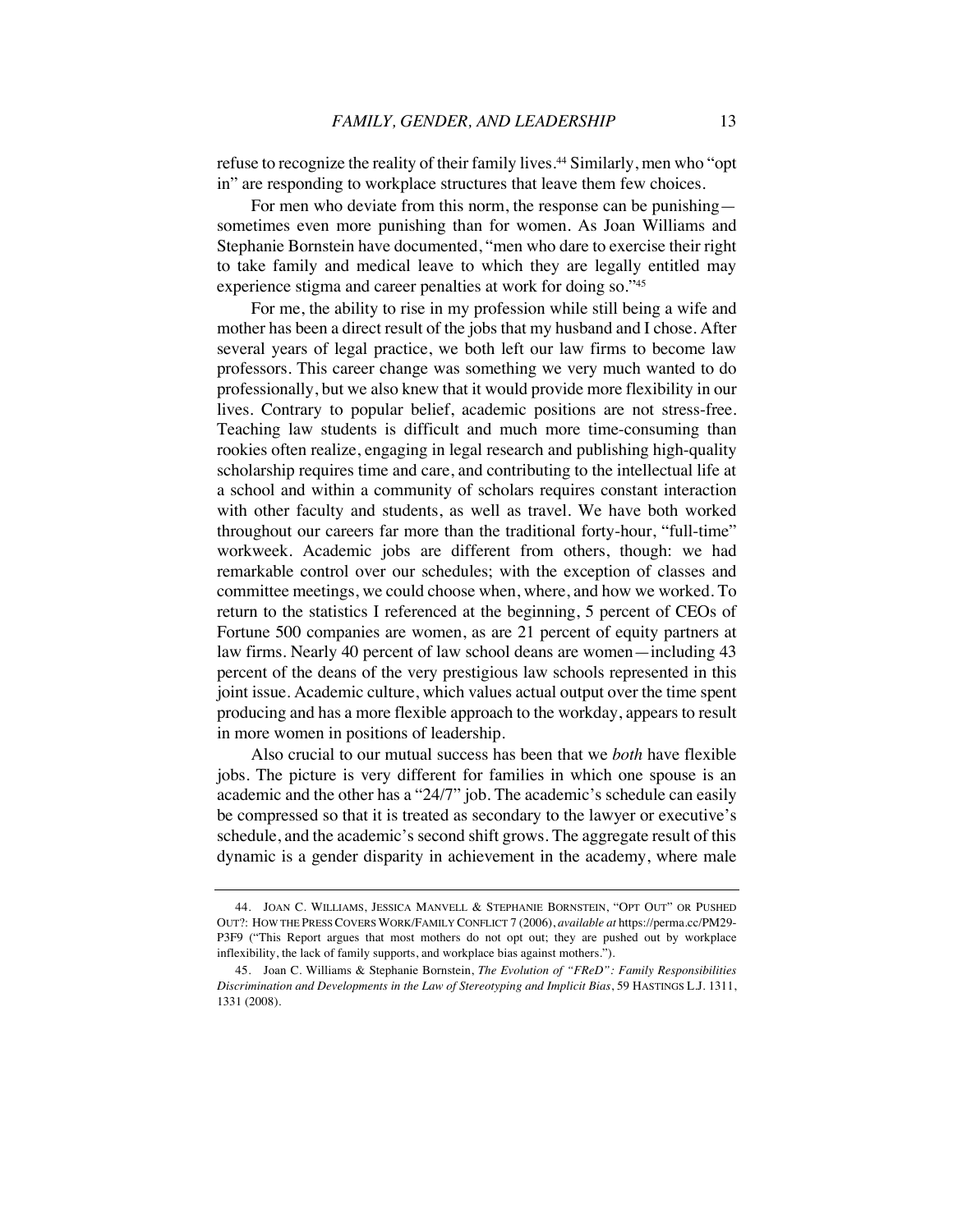faculty are often supported by stay-at-home or part-time employed wives who take care of the entire second shift, but female faculty are still taking on that entire shift to help support the career of a husband who is in a less flexible profession.

Parental leave is an important piece of this puzzle, but solving the parental-leave conundrum does not solve the long-term issues in family dynamics because parental leave exists only for the first few months of an infant's life. For me, generous parental leave was critical to my ability to continue successfully toward academic tenure. The amount of time was not the only important factor. Flexibility was also important; for example, during the fall of my first pregnancy, I taught my Family Law class four days a week instead of two and finished teaching in mid-October to accommodate my due date. Also crucial was the application of the parental-leave policy to my husband, who also taught his class double time and was able to share parenting equally with me during the time when patterns of parenting behavior develop.

Yet equal parental leave has a downside that is well documented; male academics are more likely to work on research and scholarship during parental leave, using it as a respite from teaching, while female academics use it to recover from childbirth and bond with their infants.<sup>46</sup> This phenomenon is similar to the way in which the transformation of the coverture-era rule that wives provide services to their husbands to a genderneutral version has had disproportionate effects on women when they are socially expected to do more at home. When social norms encourage women to take care of infants and men to get ahead in the workplace, gender-neutral parental leave policies can have gendered effects.

### PLAYING WIFE AND MOM AT WORK

So far, I have been arguing that women are less likely to get "to the top" in most workplaces because the workplaces do not account for the reality of their gendered family roles at home. There is a second way in which these roles affect the workplace, one that can be even more difficult for women to navigate, because nothing we do can change how other people behave. People's experiences with women outside of work affects their attitudes about women at work. Studies have consistently shown that women are more likely to volunteer for "office housekeeping" tasks and that other employees

<sup>46.</sup> *See* Justin Wolfers, *A Family-Friendly Policy That's Friendliest to Male Professors*, N.Y. TIMES (June 24, 2016), https://www.nytimes.com/2016/06/26/business/tenure-extension-policies-that-putwomen-at-a-disadvantage.html ("[M]en who took parental leave used the extra year to publish their research, amassing impressive publication records. But there was no parallel rise in the output of female economists.").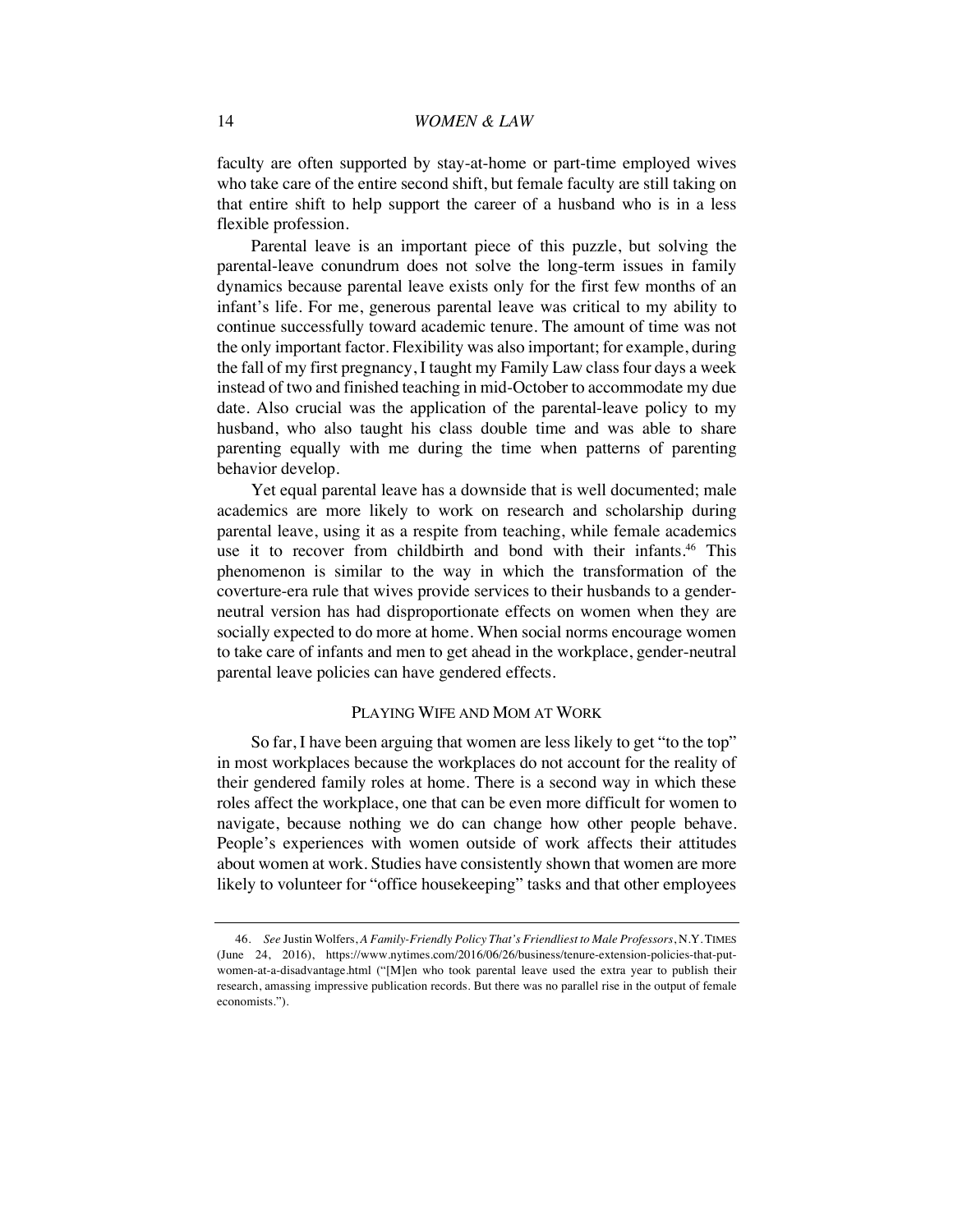are more likely to ask women to volunteer.<sup>47</sup> This feature of the workplace affects women regardless of their actual family circumstances. You do not have to be a wife or mom to be treated like one.

I have seen this dynamic play out in multiple workplaces throughout my career. At law schools, it tends to play out in two ways. First, female faculty disproportionately mentor and counsel students, especially about issues that go beyond academics. At every law school I have attended or taught in, there have been a handful of faculty who "everyone knows" are the go-to people for discussing personal problems. These individuals are usually women, people of color, or LGBTQ faculty—often a combination of all of the above. Students come to us with issues related directly to these identities—disclosures of sexual assault or racial harassment, for example. It is not only students who share our gender or racial identities who come to us, however—it is *all* students. Male students, too, are accustomed to getting support and nurturing from women and are quite comfortable asking for or even demanding—it.

The problem is the students are genuinely needy, and sometimes the problems are true emergencies. No one wants to be the faculty member who turned away a suicidal student; most of us would like to be the person a student looks back on years later as having made an enormous difference to them in a time of trouble. This is not work that most of us would feel comfortable refusing, and it can be a source of meaning and satisfaction. The problem is that the work is not evenly distributed, so some faculty do more of it than others, and it is not valued institutionally. Talking with students about their personal lives does not get you promoted; publishing quality scholarship and teaching effectively in the classroom do.<sup>48</sup>

"Big sister" or "mom" are not the only roles women are expected to play in the workplace. As Dean Laura Rosenbury has explained, during much of the twentieth century, secretaries performed the role of "office wife" for men in executive roles.<sup>49</sup> Today, there are more permutations of relationships at work—ciswomen who have work wives, ciswomen who have work husbands, transmen who have work wives, and on and on. But, as Dean Rosenbury notes, many of these relationships play out traditional

<sup>47.</sup> *See, e.g.*, Linda Babcock, Maria P. Recalde, & Lise Vesterlund, *Why Women Volunteer for Tasks That Don't Lead to Promotions*, HARV. BUS. REV. (July 16, 2018), https://hbr.org/2018/07/whywomen-volunteer-for-tasks-that-dont-lead-to-promotions (arguing that women are more likely than men to volunteer for time consuming, yet "non-promotable," tasks).

<sup>48.</sup> *See id.* ("[I]n industry, revenue-generating tasks are more promotable than non-revenuegenerating tasks; in academia, research-related tasks are more promotable than service-related tasks . . . . ").

<sup>49.</sup> *See* Laura A. Rosenbury, *Work Wives*, 36 HARV. J.L. & GENDER 345, 347 (2013) (explaining that women working as secretaries were often charged with "providing support that frequently looked like the care wives provided to their husbands at home").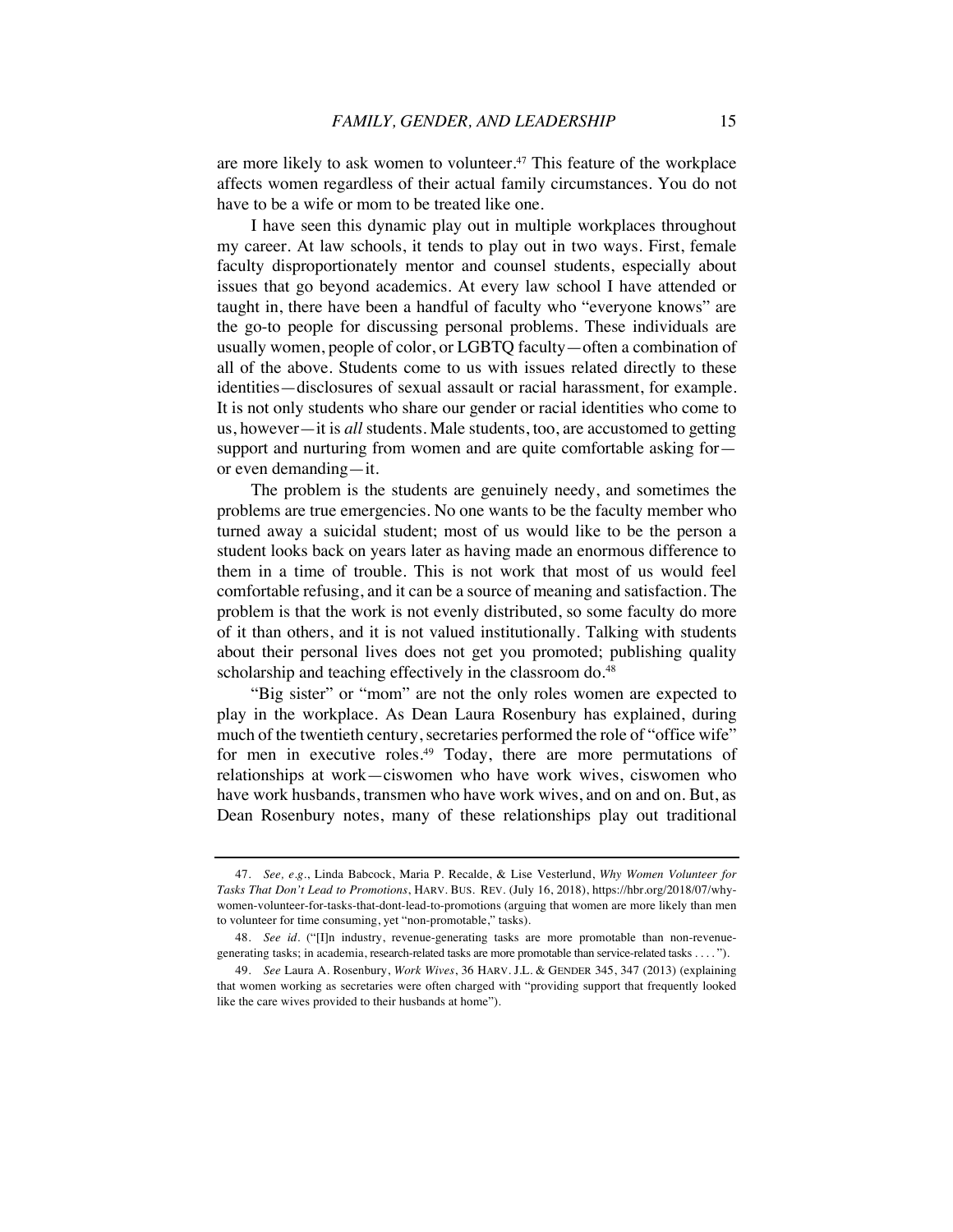gender roles, with the employee in the position of "wife" providing emotional support, reminding the other employee of where he or she needs to be, and even looking out for the coworker's health, by dispensing aspirin or reminding them to see the dentist.<sup>50</sup>

None of the activities that women engage in at work are inherently bad. In fact, many are good—good for the office, good for coworkers, maybe even good for the person engaging in them because they lead to fulfillment and happiness. They do not, however, lead to promotions—at least not without all of the other achievements necessary for promotion. In many workplaces that appear to be equal, some employees are not only carrying on a second shift at home but are also expected to conform to this gendered home identity at work, caring for their coworkers and supervisors the way they care for their children at the expense of their own advancement. Men at work, meanwhile, can be oblivious to this work, the benefits they receive from it, and the toll it takes on women's achievement.

### **CONCLUSION**

I have two final thoughts as I think about the future careers of our sixteen editors-in-chief and the millions of other young women who hope to lead their professions someday. Their achievements to date have resulted from their talent and hard work. Their talent and hard work will of course affect their ability to lead twenty years from now, but their talent and hard work will not be enough. Until we—"we the people"—decide that the legal and social structures underlying families and the workplace need to change, the only women who will become leaders will be those who manage to slip through the cracks—the exceptions. The exceptions are women who have found partners who prioritize our career success. We have found workplaces that provide the flexibility needed to maintain and nurture relationships outside of work. We are contrarian enough in our thinking that we are willing to tolerate the daily reminders that our exceptionalism makes others uncomfortable.

If our society is to move beyond a world where women leaders are exceptions, we need to move beyond expecting women to solve the problems of workplace structure and gendered family norms. Men will have to work with women to remake institutions, often in ways that make them profoundly uncomfortable, relinquish their male privilege, and change the way they live. Men who have benefited from this system will need to understand that the choices they have made—choices made, admittedly, under structural constraints—adversely affect the women with whom they work. The first

<sup>50.</sup> *Id.* at 365.